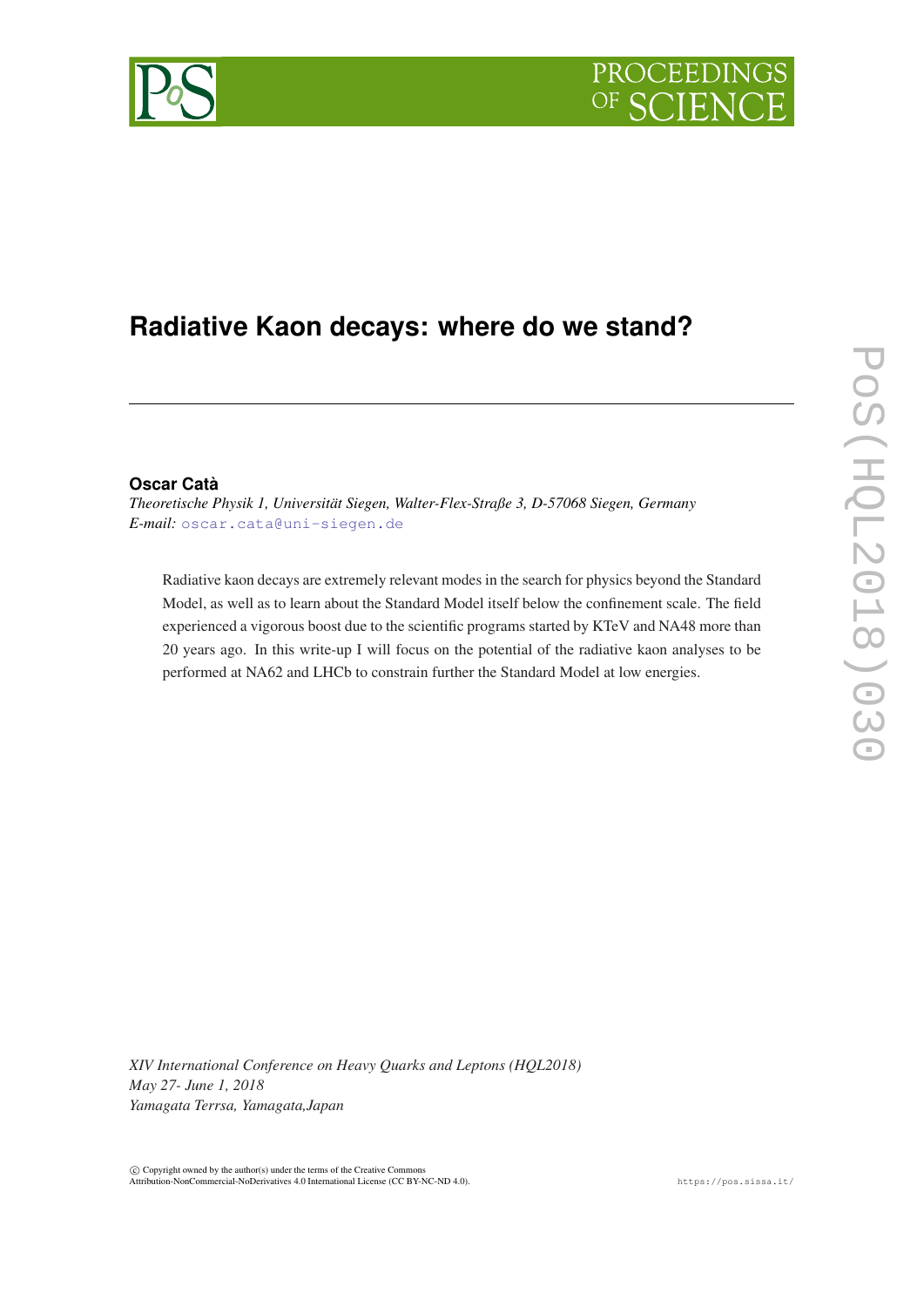# 1. Introduction

Rare kaon decays are a very fertile field of study, well suited for searches of new physics but also able to provide very relevant tests of the Standard Model below the GeV scale. Besides the important experimental activity of the past, the currently ongoing experimental facilities devoted to kaon physics ensure that the field will be invigorated with new data: KOTO will test  $K_L \to \pi^0 \bar{\nu} \nu$  for the first time, NA62 is entirely devoted to kaon physics, and LHCb has a very ambitious program on rare *K<sup>S</sup>* decays.

In this manuscript I will focus on the subset of radiative kaon decays of the form  $K \to \pi \gamma^{(*)}$ and  $K \to \pi \pi \gamma^{(*)}$ , either with real photons or lepton pairs, paying special attention to those modes that NA62 and LHCb will measure in the near future.

Decay modes involving real or virtual photons are dominated by long distances, with an overwhelmingly large Bremsstrahlung contribution. The importance of these long-distance dominated decay modes is twofold. First, and contrary to what one would naively expect, the long-distance dominance of these decays does not preclude them from being sensitive to new physics. The rich kinematics of the decays, especially the decays with lepton pairs, ensure a large number of differential observables. Among them, angular distributions can provide rather clean new-physics tests, not restricted to CP-violating observables only [\[1\]](#page-7-0). Second, they are important to constraint the  $\Delta$ *S* = 1 sector of the Standard Model at low energies. At the kaon scale, quarks are confined and the Standard Model takes the form of Chiral Perturbation Theory, where the coefficients of the theory (the weak chiral couplings) cannot be computed from first principles and one has to resort to hadronic models. Experimental input is therefore essential to (i) get a precise determination of the chiral coefficients; and (ii) conclude whether they are compatible with models. However, in order to isolate the chiral coefficients, a percent precision is typically needed, which makes their experimental determination quite a challenging task.

In this note I want to bring attention to an interesting fact: the experimental situation in radiative kaon decays is at a point where the relevant weak chiral couplings can be individually determined and even overconstrained. In the next pages I will report on how to optimize the experimental extraction of such couplings in the decay modes  $K^+ \to \pi^+ \pi^0 e^+ e^-$  and  $K_S \to \pi^+ \pi^- e^+ e^-$ , to be analysed at NA48/2 and LHCb, respectively.

The upcoming data on radiative kaon decays also motivates a reexamination of the theoretical predictions given by hadronic models. This I will address at the end, and show that the agreement between experiment and theory is, within the limitations inherent to hadronic models, rather satisfactory.

### 2. Status and prospects for radiative kaon decays

The experimental studies of radiative decays containing pions were pioneered by KTeV and NA48, which covered a big number of these modes, including

$$
K^{\pm} \to \pi^{\pm} \pi^{0} \gamma, \qquad K_{S} \to \pi^{0} \gamma^{*}, \qquad K_{S} \to \pi^{+} \pi^{-} e^{+} e^{-}, K^{\pm} \to \pi^{\pm} \gamma \gamma, \qquad K_{S} \to \pi^{0} \gamma \gamma, \qquad K_{L} \to \pi^{+} \pi^{-} e^{+} e^{-},
$$
(2.1)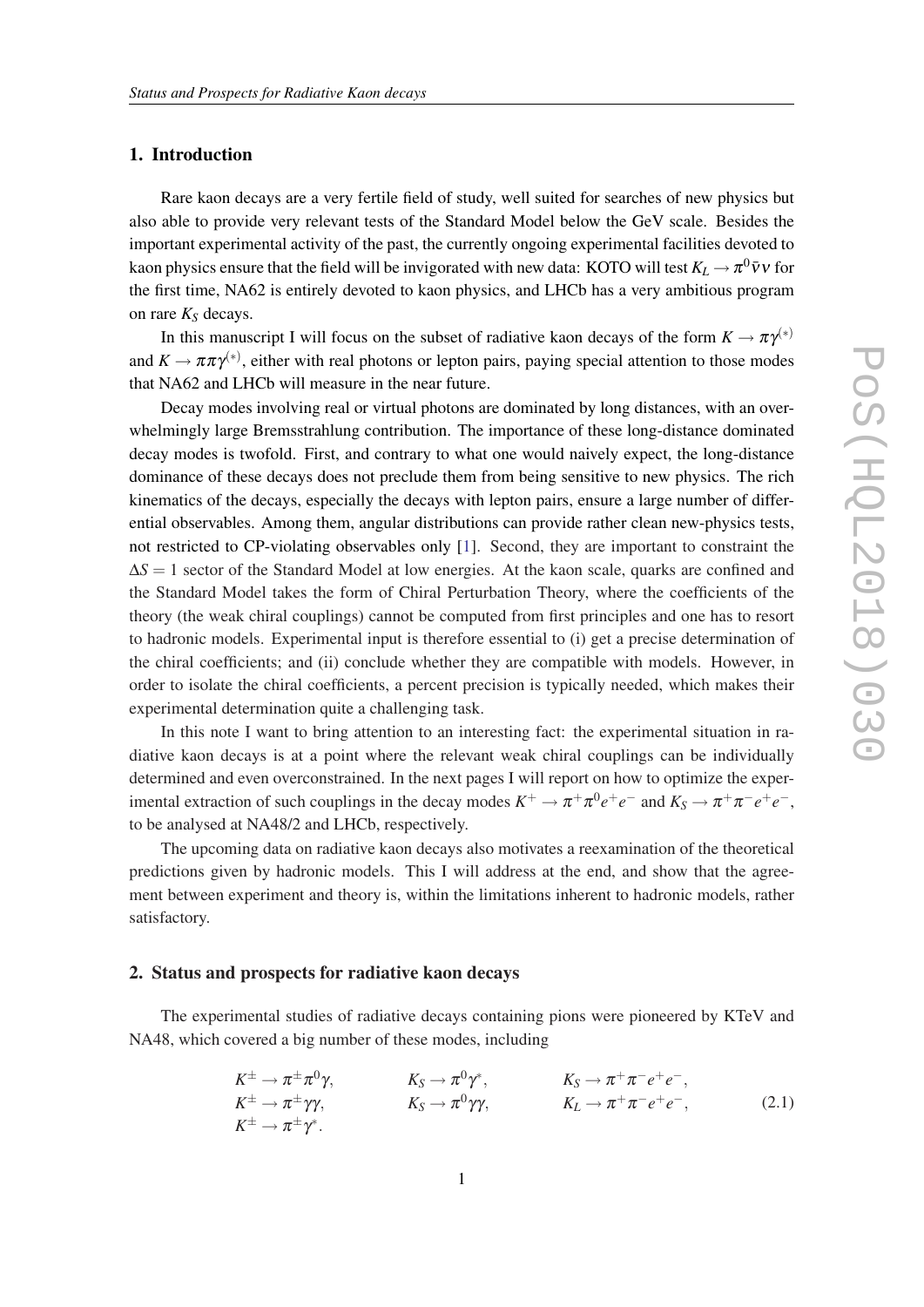<span id="page-2-0"></span>

| Decay mode                                    | counterterm combination       | expt. value   |
|-----------------------------------------------|-------------------------------|---------------|
| $K^{\pm} \rightarrow \pi^{\pm} \gamma^*$      | $N_{14}-N_{15}$               | $-0.0167(13)$ |
| $K_S \to \pi^0 \gamma^*$                      | $2N_{14} + N_{15}$            | $+0.016(4)$   |
| $K^{\pm} \rightarrow \pi^{\pm} \pi^0 \gamma$  | $N_{14}-N_{15}-N_{16}-N_{17}$ | $+0.0022(7)$  |
| $K^{\pm} \rightarrow \pi^{\pm} \gamma \gamma$ | $N_{14}-N_{15}-2N_{18}$       | $-0.0017(32)$ |

Table 1: Values of the weak couplings together with the decay mode from which they can most precisely be extracted at present.

Besides measuring the decay rate, information on weak chiral couplings was extracted for some of the decay modes. The strategy used to overcome the Bremsstrahlung dominance was to study the interference term between the Bremsstrahlung and resonance contributions, which is substantially more sizeable than the pure resonance piece squared. Since the interference term is linear in the weak chiral couplings, this has the additional advantage that one is sensitive not just to their magnitude, but also to their sign. Numbers can be obtained by measuring the slopes of the differential decay rates in terms of final-state particle energies. The most updated results are [\[2\]](#page-7-0)

$$
K^{\pm} \to \pi^{\pm} \gamma^* : \qquad a_+ = -0.578 \pm 0.016,
$$
  
\n
$$
K_S \to \pi^0 \gamma^* : \qquad a_S = (1.06^{+0.26}_{-0.21} \pm 0.07),
$$
  
\n
$$
K^{\pm} \to \pi^{\pm} \pi^0 \gamma : \qquad X_E = (-24 \pm 4 \pm 4) \text{ GeV}^{-4},
$$
  
\n
$$
K^+ \to \pi^+ \gamma \gamma : \qquad \hat{c} = 1.56 \pm 0.23 \pm 0.11,
$$
  
\n(2.2)

which are linked to the chiral couplings as [\[3\]](#page-7-0)

$$
\mathcal{N}_E^{(1)} \equiv N_{14} - N_{15} = \frac{3}{64\pi^2} \left( \frac{1}{3} - \frac{G_F}{G_8} a_+ - \frac{1}{3} \log \frac{\mu^2}{m_K m_\pi} \right) - 3L_9,
$$
\n(2.3)

$$
\mathcal{N}_S \equiv 2N_{14} + N_{15} = \frac{3}{32\pi^2} \left( \frac{1}{3} + \frac{G_F}{G_8} a_S - \frac{1}{3} \log \frac{\mu^2}{m_K^2} \right),\tag{2.4}
$$

$$
\mathcal{N}_E^{(0)} \equiv N_{14} - N_{15} - N_{16} - N_{17} = -\frac{|\mathcal{M}_K| f_\pi}{2G_8} X_E,
$$
\n(2.5)

$$
\mathcal{N}_0 \equiv N_{14} - N_{15} - 2N_{18} = \frac{3}{128\pi^2} \hat{c} - 3(L_9 + L_{10}).
$$
\n(2.6)

The numerical values of the different combinations are listed in Table 1.

As to the near-future prospects, NA48/2 has data on  $K^+ \to \pi^+ \pi^0 e^+ e^-$ , stored but not yet fully analysed [[4](#page-7-0)]. As I will discuss in the next section, this is a very interesting decay mode. From Table 1 it is clear that while  $N_{14}$ ,  $N_{15}$  and  $N_{18}$  can be determined, only  $N_{16} + N_{17}$  has been probed.  $K^+ \to \pi^+ \pi^0 e^+ e^-$  has an orthogonal combination that, if measured, would allow a separate determination of *N*<sup>16</sup> and *N*17. NA62 will in principle also collect data for this mode, though at the moment it is optimized to measure  $K^+ \to \pi^+ \bar{\nu} \nu$ .

In turn, LHCb plans to examine the mode  $K_S \to \pi^+ \pi^- e^+ e^-$  [\[5\]](#page-7-0), for which so far only the branching ratio is known. As I will discuss below, if enough precision is reached, this mode can be used to improve the determination of  $N_{14}$ ,  $N_{15}$  and  $N_{16}+N_{17}$ , but it does not provide an independent weak chiral combination to disentangle  $N_{16}$  and  $N_{17}$ , as  $K^+ \to \pi^+ \pi^0 e^+ e^-$  does.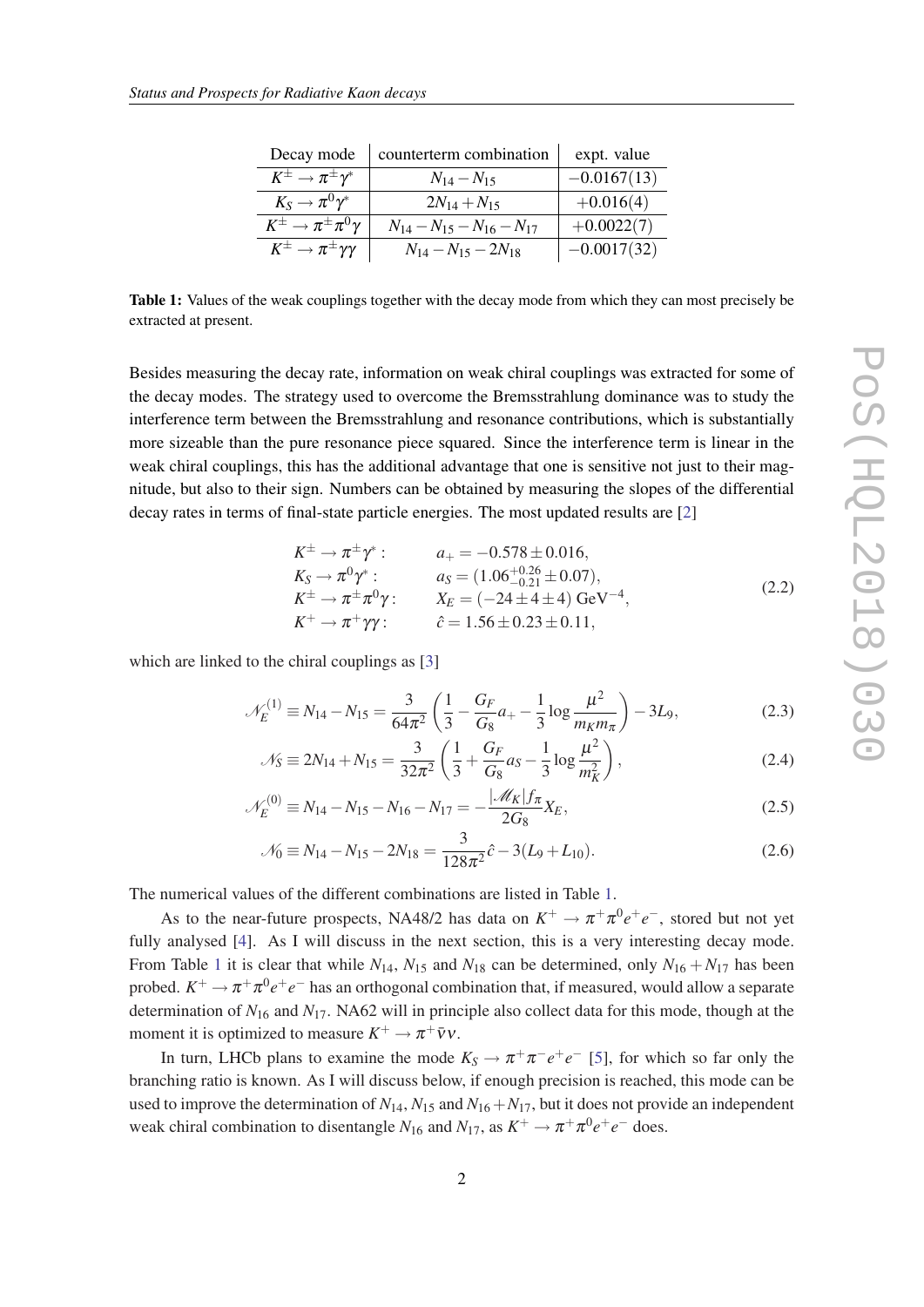Other decay modes accessible at LHCb will be  $K_S \to \mu^+\mu^-, K_S \to \gamma\mu^+\mu^-$  or  $K_S \to \mu^+\mu^-\mu^+\mu^-$ . I will not discuss them in this review. These modes are however very interesting and theoretically interrelated (see [[6](#page-8-0)] for a discussion).

### 3. Theoretical aspects of radiative 4-body decays

Radiative 4-body decays are very interesting rare decay modes. They are dominated by longdistance physics yet their rich kinematics allow one to study a number of distributions. Particularly interesting are the angular distributions, with which one can test new physics beyond CP-violating observables (see [\[1\]](#page-7-0)), and the distribution in the lepton pair invariant mass. The latter is especially important for chiral tests.

Kaon decays are described by the ∆*S* = 1 sector of chiral dynamics, the low-energy effective field theory of the strong interactions. The expansion up to next-to-leading order is

$$
\mathcal{L}_{\Delta S=1} = G_8 f_\pi^4 \text{ tr} \left[ \lambda_6 D_\mu U^\dagger D^\mu U \right] + G_8 f_\pi^2 \sum_j N_j W_j (U, D_\mu U, \lambda_6) + \mathcal{O}(p^6) \tag{3.1}
$$

with

$$
U = \exp\left[i\frac{\phi^a \tau^a}{f_\pi}\right] \tag{3.2}
$$

the chiral field and  $\lambda_6$  the  $\Delta S = 1$  spurion. The leading-order piece contains one operator, determined by the coupling  $G_8 f_\pi^4$ , while the 37 coefficients  $N_j$  of the subleading term depend on hadronic physics. For the decay modes of the form  $K \to \pi \gamma^{(*)}, \pi \pi \gamma^{(*)}$ , only combinations of  $N_{14},...,N_{18}$  and  $N_{28},...,N_{31}$  are relevant.

A generic amplitude for such decay modes is of the form:

$$
\mathcal{M}(K \to X\gamma^{(*)}) = \underbrace{\mathcal{M}_B(\mathcal{O}(p^2))}_{\text{Brems.}} + \underbrace{\mathcal{M}_E(\mathcal{O}(p^4))}_{\text{electric, CP-even}} + \underbrace{\mathcal{M}_M(\mathcal{O}(p^4))}_{\text{magnetic, CP-odd}},
$$
(3.3)

where 'electric' and 'magnetic' refer simply to the intrinsic parity (even parity or odd parity) of the hadronic contributions.

The Bremsstrahlung contribution is clearly the dominant one, but since it is electromagnetic, it can be related to the corresponding non-radiative decay modes through Low's theorem. The hadronic contribution is subdominant, but with the statistics expected at LHCb and NA62, the determination of the electric weak chiral couplings from  $K \to \pi \pi e^+e^-$  decays is likely to be achieved for the first time. So far only the magnetic ones in  $K_L \to \pi^+ \pi^- e^+ e^-$  have been measured. As mentioned above, in order to have an individual determination for the weak chiral couplings, besides the combinations entering the radiative 3-body decays, one extra independent combination is needed. This can only come from 4-body decays.

The strategy to extract the weak chiral couplings is similar to the one with 3-body decays. Given the size of the Bremsstrahlung contribution, one should focus on the interference term between the electric and Bremsstrahlung pieces. The extra advantage of the 4-body decays is that one can play with the dilepton invariant mass squared,  $q^2$ , to find an optimal window for the parameter extraction. This is useful because the Bremsstrahlung contribution is peaked at low values of  $q^2 \sim 4m_e^2$ . However, since for large  $q^2$  values close to the endpoint statistics are poor, moderate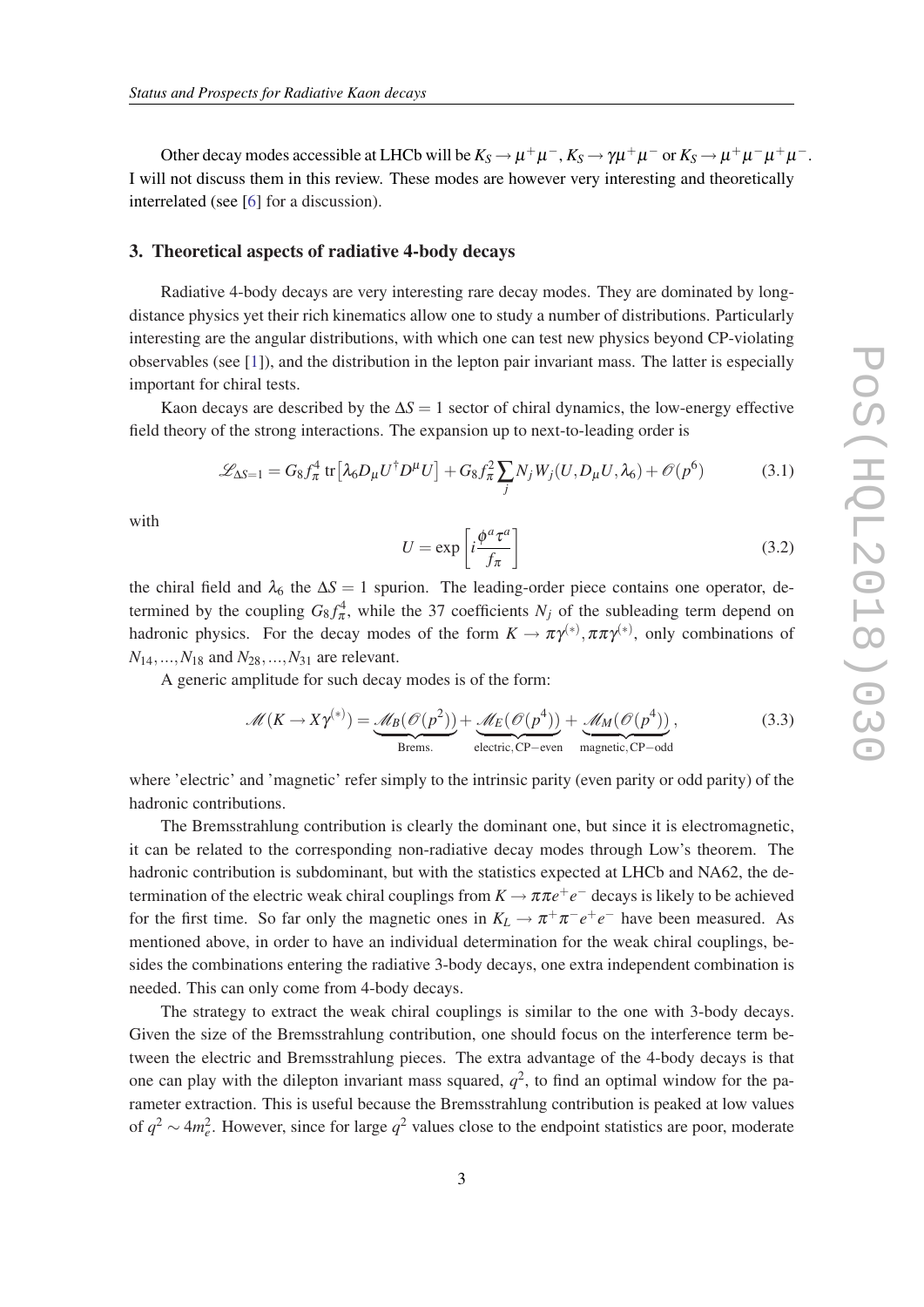<span id="page-4-0"></span>

**Figure 1:** Dependence of the interference term on the values of the chiral couplings for  $K^+ \to \pi^+\pi^0e^+e^$ in terms of cuts in  $q^2$  [\[8](#page-8-0)]. The blue band corresponds to the experimental values for  $\mathcal{N}_E^{(0)}$  $\chi^{(0)}_E, \mathscr{N}^{(1)}_E$  $\mathcal{L}_E^{(1)}$  and  $\mathcal{N}_E^{(2)}$ *E* (with  $N_{17} = 0$ ). The dashed lines (from top to bottom) correspond, respectively, to setting  $\mathcal{N}_E^{(0)}$  $\chi^{(0)}_E, \mathscr{N}^{(1)}_E$  $E^{(1)}$  and  $\mathscr{N}_E^{(2)}$  $\hat{E}^{(2)}$  to zero one at a time.

values of  $q^2$  are eventually the ones to be preferred. This generic strategy can be applied to the different  $K \to \pi \pi e^+e^-$  modes. At present, a full-fledged theoretical analysis along these lines is available only for  $K^+ \to \pi^+ \pi^0 e^+ e^-$  [\[7,](#page-8-0) [1,](#page-7-0) [8](#page-8-0)].

3.1 
$$
K^+ \to \pi^+ \pi^0 e^+ e^-
$$

NA48/2 has collected 5000 events of this decay, which are currently being analysed [\[4\]](#page-7-0). A determination of the decay rate and the magnetic piece with a reasonable accuracy will be possible, and an extraction of the weak chiral couplings will be attempted.

This decay mode is sensitive to the following combinations of weak chiral couplings:

$$
\mathcal{N}_E^{(0)} \equiv N_{14} - N_{15} - N_{16} - N_{17} = +0.0022(7),
$$
  
\n
$$
\mathcal{N}_E^{(1)} \equiv N_{14} - N_{15} = -0.0167(13),
$$
  
\n
$$
\mathcal{N}_E^{(2)} = N_{14} + 2N_{15} - 3(N_{16} - N_{17}),
$$
\n(3.4)

where the last one is exclusive of this decay. Using the experimental information of Table [1,](#page-2-0) it can be reexpressed as

$$
\mathcal{N}_E^{(2)} = +0.089(11) + 6N_{17} \,. \tag{3.5}
$$

The previous numerical results are entirely based on experimental input. An experimental determination of  $\mathcal{N}_E^{(2)}$  $\mathcal{L}_E^{(2)}$  therefore amounts to a determination of *N*<sub>17</sub>. Eq. (3.5) strongly suggests that  $\mathcal{N}_E^{(2)}$ *E* is sizeable, almost two orders of magnitude bigger than  $\mathcal{N}_E^{(0)}$  $\hat{E}^{(0)}$ . Only a sizeable and negative  $N_{17}$ could overturn this conclusion. However, all model predictions indicate that  $N_{17}$  is very small, if not vanishing.

The main problem for an experimental extraction of  $\mathcal{N}_E^{(2)}$  $\hat{E}^{(2)}$  is that, for the total integrated rates,  $\Gamma_{\text{int}} \sim 10^{-2} \Gamma_{\text{Brems}}$ . In order to overcome the dominance of the Bremsstrahlung, the best strategy is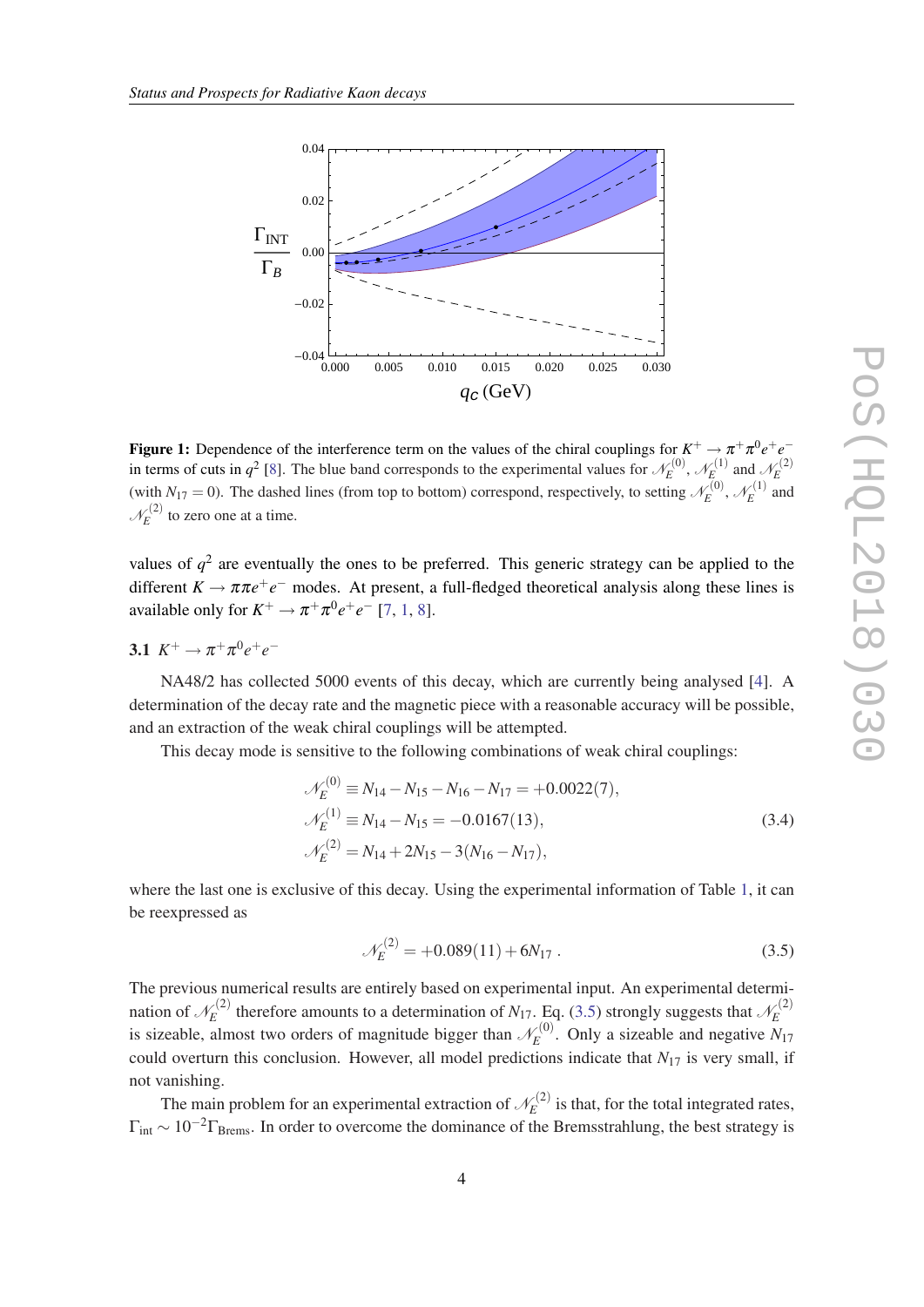to avoid low-*q* <sup>2</sup> data, where the Bremsstrahlung distribution attains its maximum. A cut at *q* ∼ 20 MeV is typically enough to gain an order of magnitude [[8](#page-8-0)].

Another important piece of information is the shape of the interference term as a function of  $\mathscr{N}_E^{(i)}$  $\mathcal{L}_{E_{\infty}}^{(i)}$ . Fig. [1](#page-4-0) shows that the interference term flips sign in a way controlled mostly by  $\mathcal{N}_{E}^{(0)}$  $E^{(0)}$  and  $\mathcal{N}_E^{(2)}$  $\bar{E}^{(2)}$ , while  $\mathcal{N}_E^{(1)}$  $E_E^{(1)}$  plays a minor role. This pattern is of importance for the experimental extraction of  $\mathcal{N}_E^{(2)}$  $\hat{E}^{(2)}$ .

3.2  $K_S \to \pi^+ \pi^- e^+ e^-$ 

In order to probe the chiral  $\mathcal{O}(p^4)$  structure of this decay one needs to reach the percent precision, which is challenging but might be possible at LHCb [\[5\]](#page-7-0).

The decay depends on  $\mathscr{N}_E^{(0)}$  $E^{(0)}$  and a new combination

$$
\mathcal{N}_E^{(3)} = N_{14} - N_{15} - 3(N_{16} + N_{17}),\tag{3.6}
$$

which can be predicted from the entries of Table [1](#page-2-0) to be

$$
\mathcal{N}_E^{(3)} = -2\mathcal{N}_E^{(1)} + 3\mathcal{N}_E^{(0)} = +0.040(5). \tag{3.7}
$$

A particularly interesting aspect of this mode is that the magnetic piece turns out to be a CPviolating effect. This means that the electric interference term is, despite being suppressed, the relevant contribution after the Bremsstrahlung. With the values for  $\mathscr{N}_{E}^{(0)}$  $\chi_E^{(0)}$  and  $\mathscr{N}_E^{(3)}$  $\chi_E^{(3)}$ , one predicts [[8](#page-8-0)]

$$
BR(K_S \to \pi^+ \pi^- e^+ e^-) = \underbrace{4.74 \cdot 10^{-5}}_{\text{Brems}} + \underbrace{4.39 \cdot 10^{-8}}_{\text{int}} + \underbrace{1.33 \cdot 10^{-10}}_{\text{electric}},
$$
(3.8)

which agrees extremely well with the branching ratio measured by NA48 [\[9\]](#page-8-0):

$$
BR(K_S \to \pi^+ \pi^- e^+ e^-)_{\text{exp}} = (4.79 \pm 0.15) \times 10^{-5}.
$$
 (3.9)

The extraction of  $\mathscr{N}_E^{(0)}$  $\chi_E^{(0)}$  and  $\mathscr{N}_E^{(3)}$  $E_E^{(3)}$  from this decay mode is an important test to increase the precision on  $N_{14}$ ,  $N_{15}$  and  $N_{16} + N_{17}$ . The analogous decay with muons is not a viable alternative, since it is extremely suppressed by phase space:  $BR(K_S \to \pi^+ \pi^- \mu^+ \mu^-) \sim 4.7 \cdot 10^{-14}$  [[8](#page-8-0)].

3.3  $K_L \rightarrow \pi^+ \pi^- e^+ e^-$ 

It is worth mentioning that, while  $K_S \to \pi^+ \pi^- e^+ e^-$  does not provide information for an independent determination of  $N_{16}$  and  $N_{17}$ , a combined analysis with  $K_L \to \pi^+ \pi^- e^+ e^-$  would. The branching ratio and the magnetic piece have already been measured for this decay mode [[10\]](#page-8-0), with results in agreement with the theoretical predictions [[11,](#page-8-0) [7\]](#page-8-0). A determination of the electric interference piece would be very nice, though it is not clear whether the statistics collected by NA48 are enough for an extraction of the chiral couplings.

The weak chiral couplings entering  $K_{L,S} \to \pi^+ \pi^- e^+ e^-$  are  $\mathcal{N}_E^{(0)}$  $E^{(0)}$  and

$$
\mathcal{N}_E^{(3)} = N_{14} - N_{15} - 3(N_{16} + N_{17}),
$$
  

$$
\mathcal{N}_E^{(4)} = N_{14} - N_{15} - 3(N_{16} - N_{17}).
$$
 (3.10)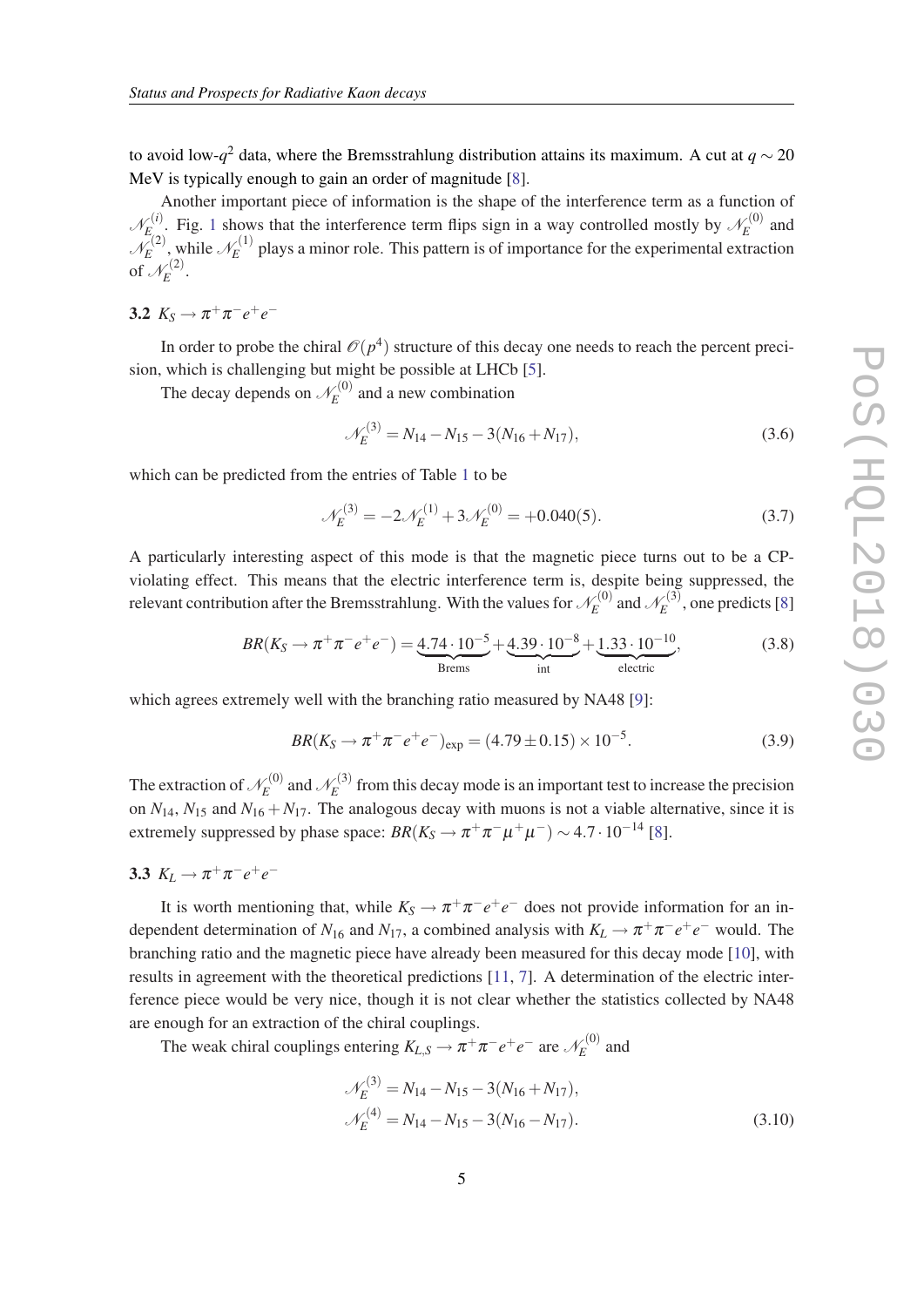In  $K_S \rightarrow \pi^+\pi^-e^+e^-, \mathscr{N}_E^{(3)}$  $\chi_E^{(3)}$  dominates and  $\mathcal{N}_E^{(4)}$  $E_E^{(4)}$  is a CP-violating contribution. In  $K_L \to \pi^+ \pi^- e^+ e^$ the roles get reversed. Therefore, an extraction of  $N_{17}$  from neutral kaon decays would be possible with information on  $K_{L,S} \to \pi^+ \pi^- e^+ e^-$ , since

$$
\mathcal{N}_E^{(4)} - \mathcal{N}_E^{(3)} = 6N_{17}.\tag{3.11}
$$

# 4. Theoretical status

The weak chiral couplings are unspecified parameters of the chiral Lagrangian. From a theoretical viewpoint, their determination demands methods that go beyond chiral symmetry.

In the pure strong sector, the experimental values of the NLO coefficients fit reasonably well the expectations of lowest-meson dominance. In the  $\Delta S = 1$  the situation is notoriously more difficult, not just because the number of operators is substantially larger, but because the couplings are sensitive to the whole range of energies. Resonance-based models [[12\]](#page-8-0) thus rest on the assumption that the low-energy region dominates. On top of this assumption, given the large number of parameters to fit, additional simplifying assumptions are used in order to end up with predictive schemes. This means that discrepancies with experimental determinations can be caused by (a) non-negligible short-distance contributions and/or (b) assumptions on the long-distance contributions which are not supported phenomenologically.

For these reasons, caution has to be exercised when contrasting experimental data to models. However, it is reassuring that the following qualitative prediction pattern for the weak chiral couplings is quite generic:

$$
N_{14} - N_{15} \simeq +\mathcal{O}(10^{-2}) ; \qquad N_{14} + 2N_{15} - 3(N_{16} - N_{17}) \simeq +\mathcal{O}(10^{-2}) ;
$$
  
\n
$$
2N_{14} + N_{15} \simeq -\mathcal{O}(10^{-2}) ; \qquad N_{14} - N_{15} - 3(N_{16} - N_{17}) \simeq +\mathcal{O}(10^{-2}) ;
$$
  
\n
$$
N_{14} - N_{15} - N_{16} - N_{17} \simeq \mathcal{O}(10^{-3}) ; \qquad N_{14} - N_{15} - 3(N_{16} + N_{17}) \simeq +\mathcal{O}(10^{-2}) ;
$$
  
\n
$$
N_{14} - N_{15} - 2N_{18} \simeq \mathcal{O}(10^{-3}) ; \qquad 7(N_{14} - N_{16}) + 5(N_{15} + N_{17}) \simeq +\mathcal{O}(10^{-1}) .
$$

The left column corresponds to already measured quantitites (see Table [1\)](#page-2-0) and agrees with experimental numbers. The right column is still at the level of untested predictions. It is interesting to notice the spread of numbers between  $\mathcal{O}(10^{-1})$  and  $\mathcal{O}(10^{-3})$ . Models ascribe the  $\mathcal{O}(10^{-3})$  values to accidental cancellations, proportional to  $(L_9 + L_{10})$ , which is known to be a small number. It can therefore not be called a discrepancy that, *e.g.*, the theoretical and experimental values of  $N_{14} - N_{15} - N_{16} - N_{17}$  turned out to have opposite signs, given that the expected precision of the models cannot go beyond  $\mathcal{O}(10^{-3})$ .

# 5. Conclusions

The experimental situation in radiative kaon decays is at a point where the relevant (electric) weak chiral counterterms  $N_{14}$  to  $N_{18}$  can be individually determined. From  $K \to \pi \gamma^*$  decays, one finds

$$
N_{14} = (-2 \pm 18) \times 10^{-4}; \qquad N_{15} = (1.65 \pm 0.22) \times 10^{-2}
$$
 (5.1)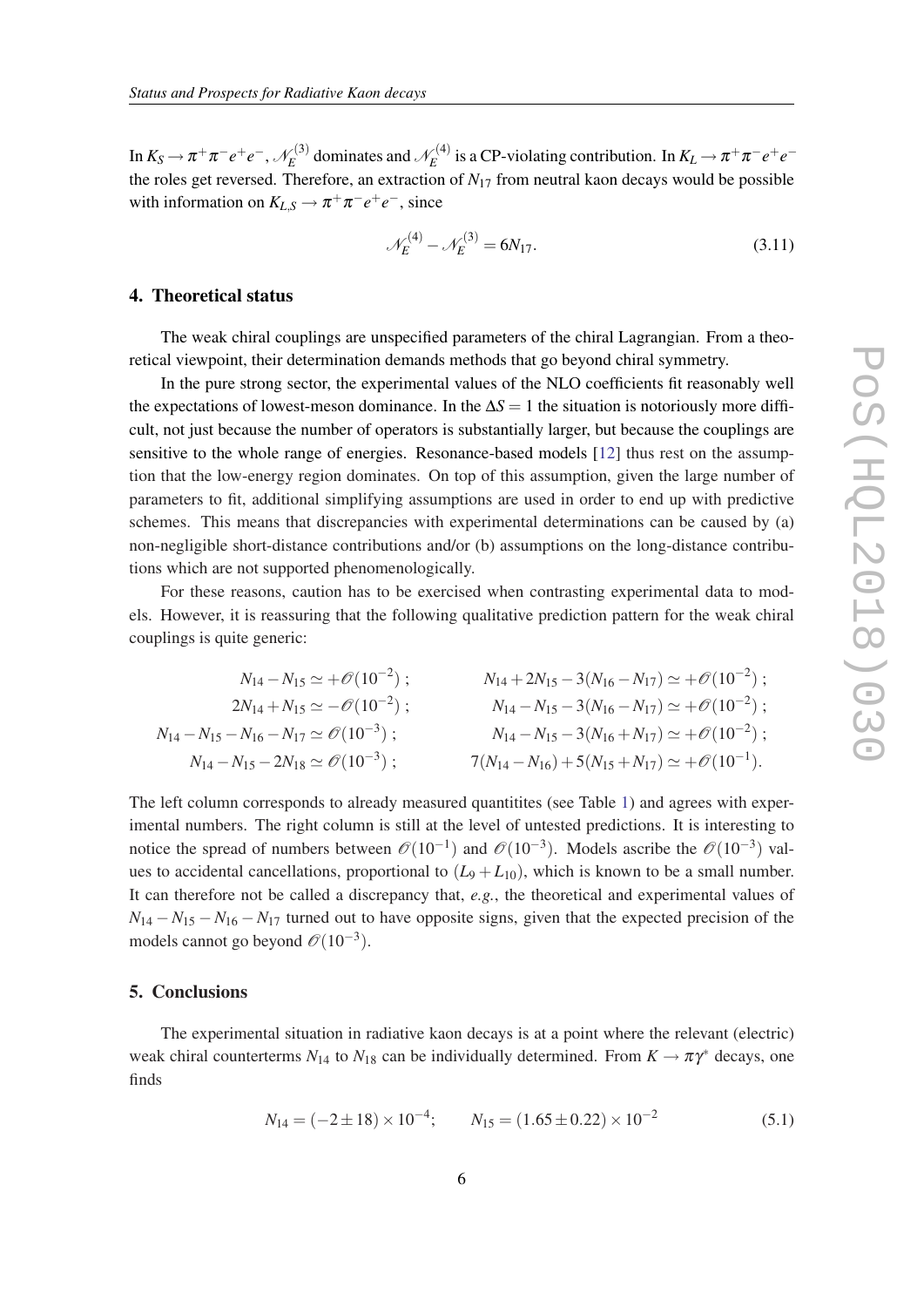<span id="page-7-0"></span>and adding  $K \to \pi \gamma \gamma$ , one gets

$$
N_{18} = (-7.5 \pm 2.3) \times 10^{-3}.
$$
\n(5.2)

With 3-body radiative decays, only the combination  $N_{16} + N_{17}$  can be measured. In order to go further, 4-body decays are needed. These decay modes are not only important to determine with precision the Standard Model at low energies, but they have a rich kinematical structure that makes them also interesting probes of new physics. The analyses of the decay modes  $K^{\pm} \to \pi^{\pm} \pi^0 e^+ e^$ at NA48 and  $K_S \to \pi^+\pi^-e^+e^-$  at LHCb are an important step in this direction. In particular, the former has the potential to provide for the first time a determination of  $N_{16}$  and  $N_{17}$ . Strategies to compensate the overwhelming dominance of the Bremsstrahlung contribution are well-developed and can be useful, especially taken into account that statistics might be rather limited.

LHCb and NA62 will continue their data taking on radiative kaon decays and analyze decay modes other than the ones mentioned above. In this context, it would be very interesting to access the  $\mathcal{O}(p^4)$  chiral couplings through  $K_L \to \pi^+\pi^-e^+e^-$  which, in combination with  $K_S \to$  $\pi^+\pi^-e^+e^-$ , can provide very interesting information.

*Note added*: After the completion of these Proceedings, the first detection and analysis of  $K^+ \to \pi^+ \pi^0 e^+ e^-$  by NA48/2 was made public [\[13](#page-8-0)]. With a bit less than 5000 events, they determined the decay rate to a 3% precision. Their number,  $BR(K^+ \to \pi^+ \pi^0 e^+ e^-)_{\rm exp} = (4.24 \pm 0.14) \times$ 10−<sup>6</sup> , is in excellent agreement with the theoretical prediction [1]. Both the magnetic contribution (a percent effect) and the electric interference term (a permile effect) were extracted through a Dalitz plot analysis. In both cases the results were in agreement with the long-distance estimates made in [1] and [[8](#page-8-0)], respectively. Higher statistics will however be needed in order to determine the chiral counterterm  $\mathcal{N}_E^{(2)}$  $\hat{E}^{(2)}$ .

# References

- [1] L. Cappiello, O. Catà, G. D'Ambrosio and D. N. Gao, Eur. Phys. J. C 72, 1872 (2012) Erratum: [Eur. Phys. J. C 72, 2208 (2012)] [arXiv:1112.5184 [hep-ph]].
- [2] J. R. Batley *et al.* [NA48/2 Collaboration], Phys. Lett. B 677, 246 (2009) [arXiv:0903.3130 [hep-ex]]; J. R. Batley *et al.* [NA48/2 Collaboration], Phys. Lett. B 697, 107 (2011) [arXiv:1011.4817 [hep-ex]]; J. R. Batley *et al.* [NA48/1 Collaboration], Phys. Lett. B 576, 43 (2003) [hep-ex/0309075]; J. R. Batley *et al.* [NA48/1 Collaboration], Phys. Lett. B 599, 197 (2004) [hep-ex/0409011]; J. R. Batley *et al.* [NA48/2 Collaboration], Eur. Phys. J. C 68, 75 (2010) [arXiv:1004.0494 [hep-ex]]; C. Lazzeroni *et al.* [NA62 Collaboration], Phys. Lett. B 732, 65 (2014) [arXiv:1402.4334 [hep-ex]].
- [3] G. Ecker, A. Pich and E. de Rafael, Nucl. Phys. B 291, 692 (1987); G. D'Ambrosio, G. Ecker, G. Isidori and J. Portoles, JHEP 9808, 004 (1998) [hep-ph/9808289]; L. Cappiello and G. D'Ambrosio, Phys. Rev. D 75, 094014 (2007) [hep-ph/0702292]; G. D'Ambrosio and J. Portoles, Phys. Lett. B 386, 403 (1996) Erratum: [Phys. Lett. B 389, 770 (1996)] Erratum: [Phys. Lett. B 395, 389 (1997)] [hep-ph/9606213].
- [4] B. Bloch-Devaux [NA48/2 Collaboration], J. Phys. Conf. Ser. 800, no. 1, 012029 (2017).
- [5] C. Marin Benito [LHCb Collaboration], J. Phys. Conf. Ser. **800**, no. 1, 012031 (2017).